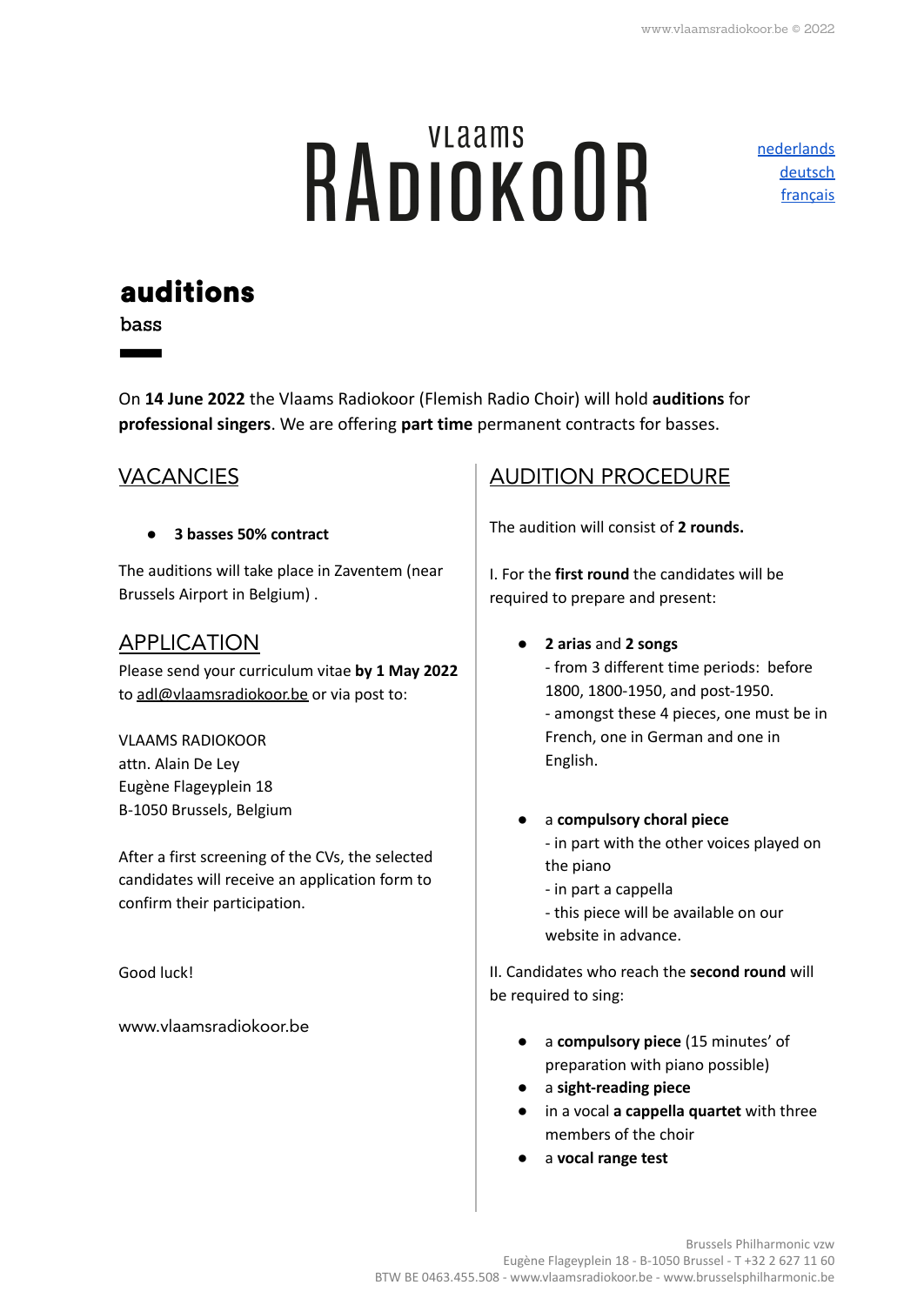### vlaams radiokoor

about the choir

The **Vlaams Radiokoor** (Flemish Radio Choir) was founded in 1937 by the Belgian public broadcaster of the day. Today, the Vlaams Radiokoor is renowned for vocal music in Flanders and Europe, and is counted among the top ensembles both at home and abroad.

As of season 2019-20, **Bart Van Reyn** is the musical director of the Radiokoor. A shared passion for contemporary repertoire, the belief that the voice is the ultimate interpreter of our emotions, and the commitment to make our vocal heritage accessible to singers and audiences alike are what binds the ensemble together.

Based in Studio 1 in Flagey (Brussels), the 32 singers of the Vlaams Radiokoor are working on a musical project built on three major pillars. First and foremost, the **Vocal Fabric** productions – the laboratory of the Radiokoor. Vocal Fabric organizes concerts that test the boundaries of vocal music and are challenging, quirky and non-conformist. With great hospitality and an intense experience as the golden thread, we bring together the people on stage and those in the hall: vocal harmony is proof that people are more magnificent together than alone.

In addition, the choir works regularly with renowned instrumental ensembles from Belgium and abroad, such as the Brussels Philharmonic, the Orchestre de chambre de Paris, Les Siècles, the Radio Filharmonisch Orkest and the Royal Concertgebouw Orchestra. In this way, the Radiokoor has gradually built up its presence on various **international stages**.

Lastly, the Vlaams Radiokoor is and remains a **living portal** for repertoire, knowledge, experience and voices. It makes our vocal heritage accessible to singers and the audience, while also investing in the creation of new vocal works. The choir thus shares its programme, technique and expertise with music lovers, amateurs and professionals.

The Vlaams Radiokoor also retains its unique status as a radio choir: a great many **concert productions are recorded**, and hence the choir has built up a unique collection of live recordings. The collection is constantly supplemented with a selection of studio recordings, thus preserving the vocal heritage for the future.

The Vlaams Radiokoor is an **institution of the Flemish Community**.

[www.vlaamsradiokoor.be](http://www.vlaamsradiokoor.be)

- [facebook.com/vlaamsradiokoor](http://www.facebook.com/VlaamsRadioKoor)
- [twitter.com/vlaamsradiokoor](http://www.twitter.com/VlaamsRadioKoor)
- [youtube.com/vlaamsradiokoor](http://www.youtube.com/VlaamsRadioKoor)
- [@vlaamsradiokoor](http://www.instagram.com/vlaamsradiokoor)